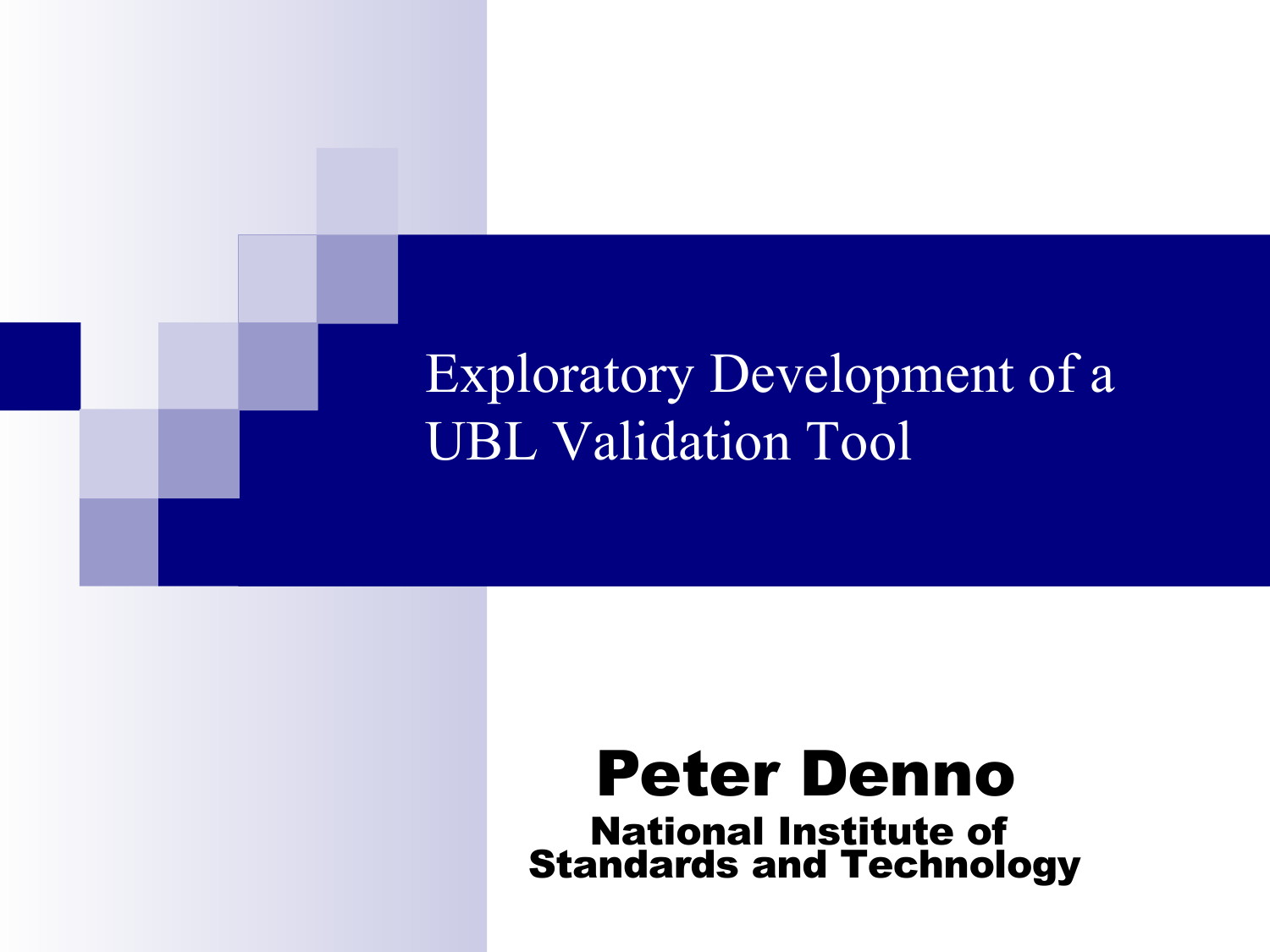#### Premise

- When business terms are defined in a formal ontology, what is entailed by those terms becomes known.
	- An investigation into how an ontology serve the UBL message assembly and validation processes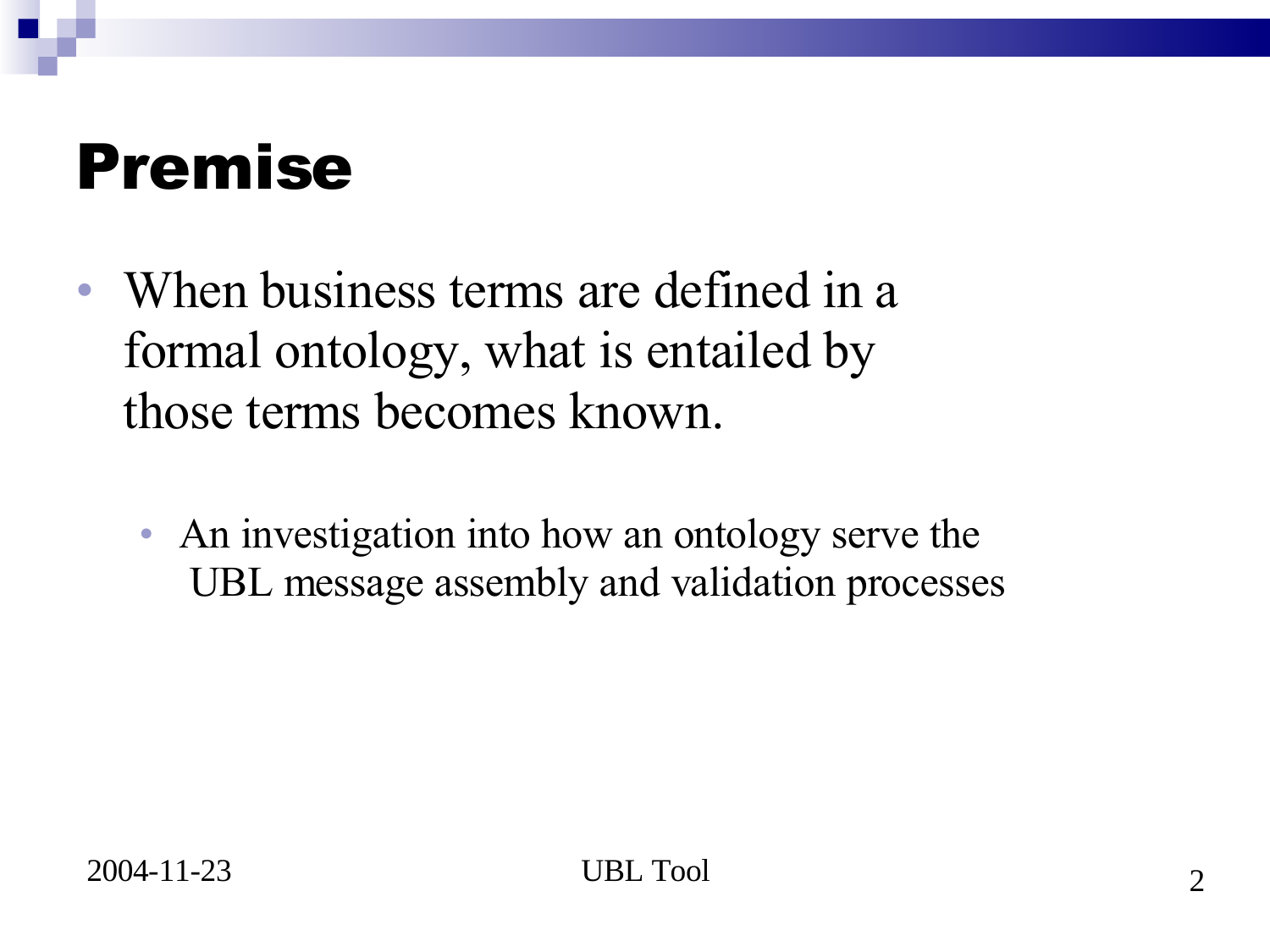### **Outline**

- Where might using an ontology make sense?
	- Codes
	- UBL Common Components
- Exploratory Software
- Future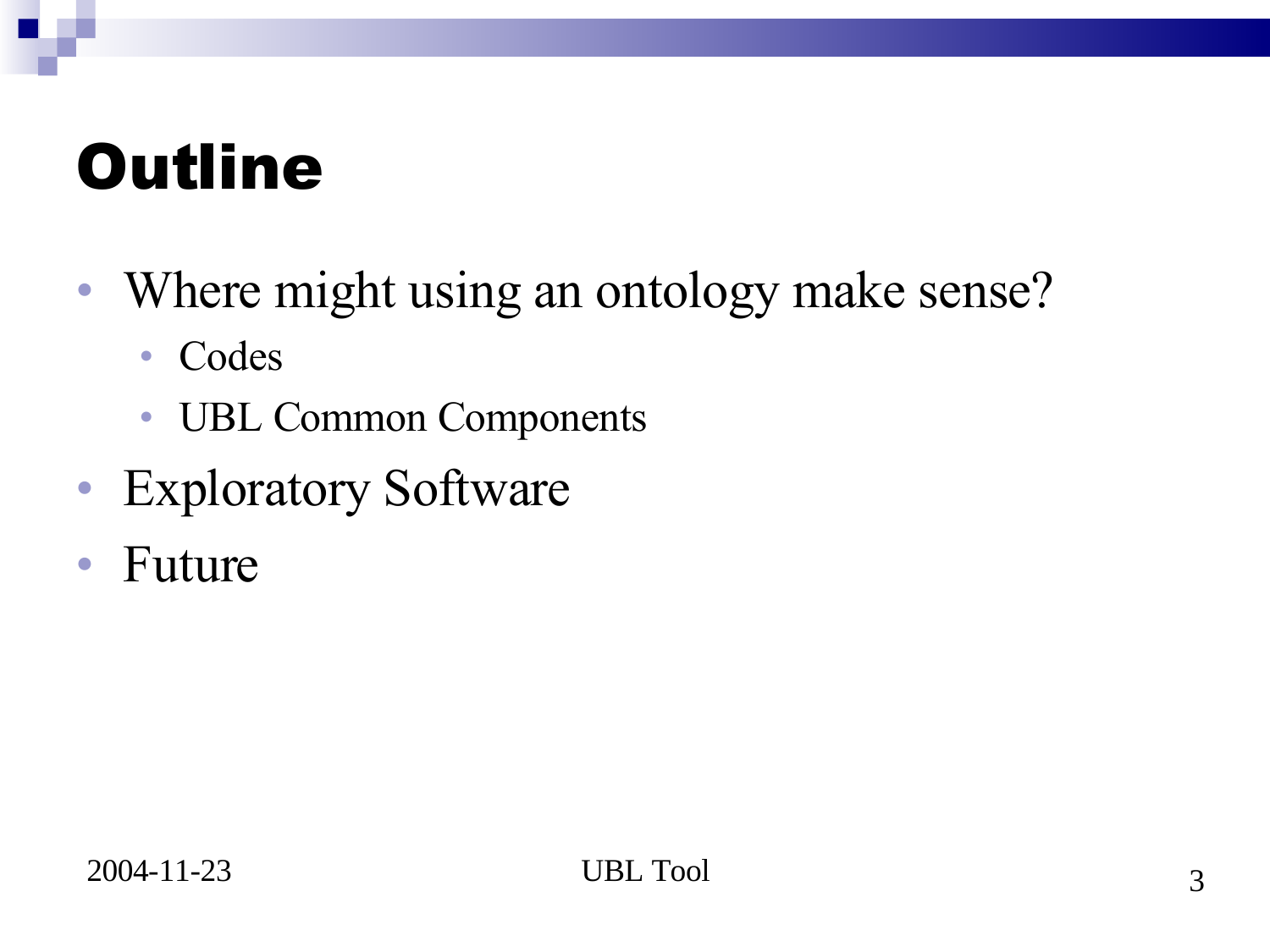# Q: Use an ontology where? A: Codes

- Codes vary with respect to information content:
	- "Type 1" : relate an identifier with a natural language term
		- Currency codes (ISO 4217), Country Codes (ISO 3166).
		- XSD schema checkers can ensure the identifier is in the code list
		- Ontology just links identifier to equivalent concept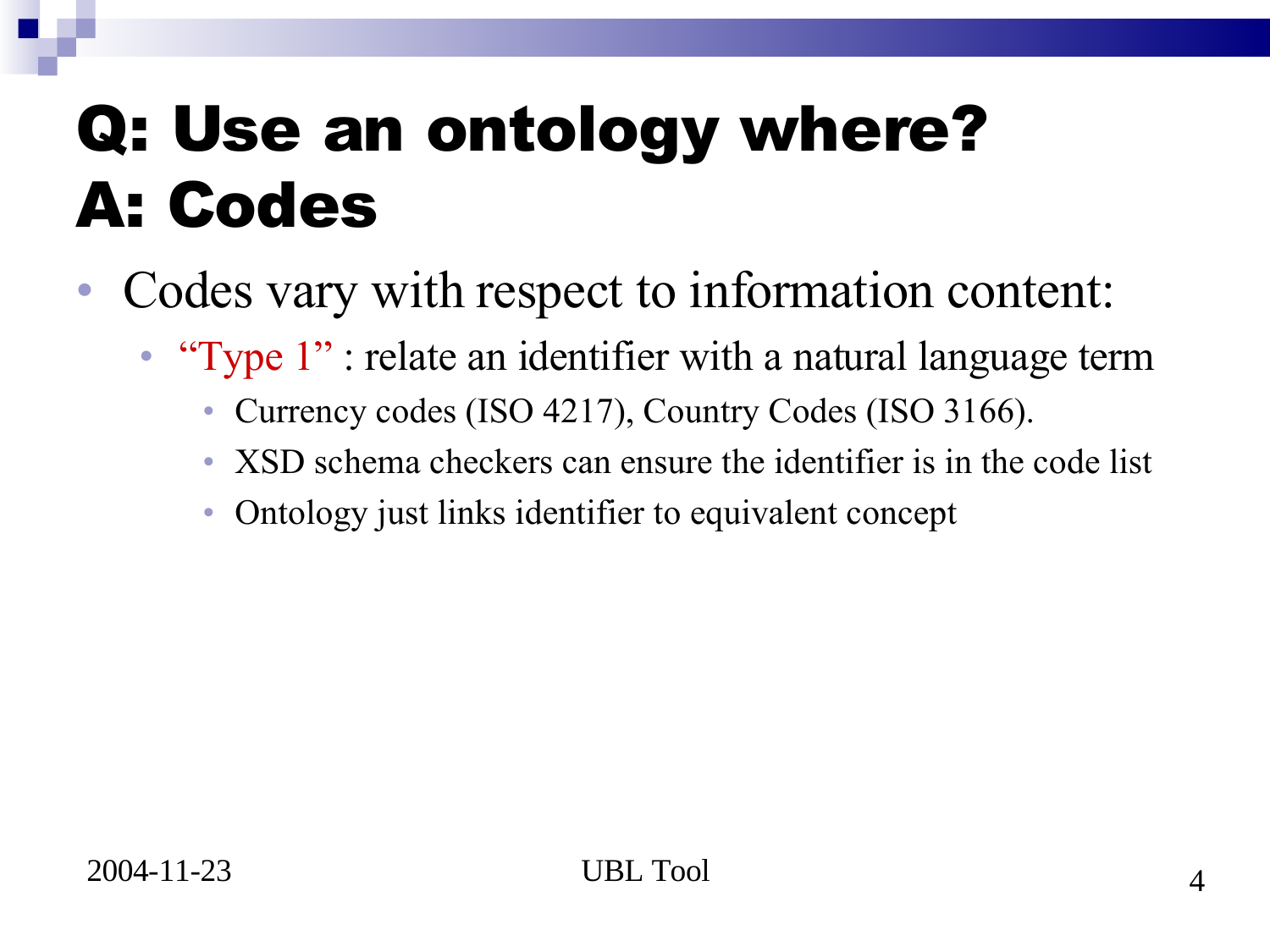# Q: Use an ontology where? A: Codes

- Codes vary with respect to information content:
	- "Type 2" : each codelist item populates a small information model:
		- UN Rec 20 LOCODES (location codes).
		- Each entry indicates whether the location contains a port, airport, rail terminal, or road terminal
		- Ontology might embody each such fact:
			- USBAL  $=$  Baltimore
			- Baltimore has a port
			- Baltimore has a rail terminal...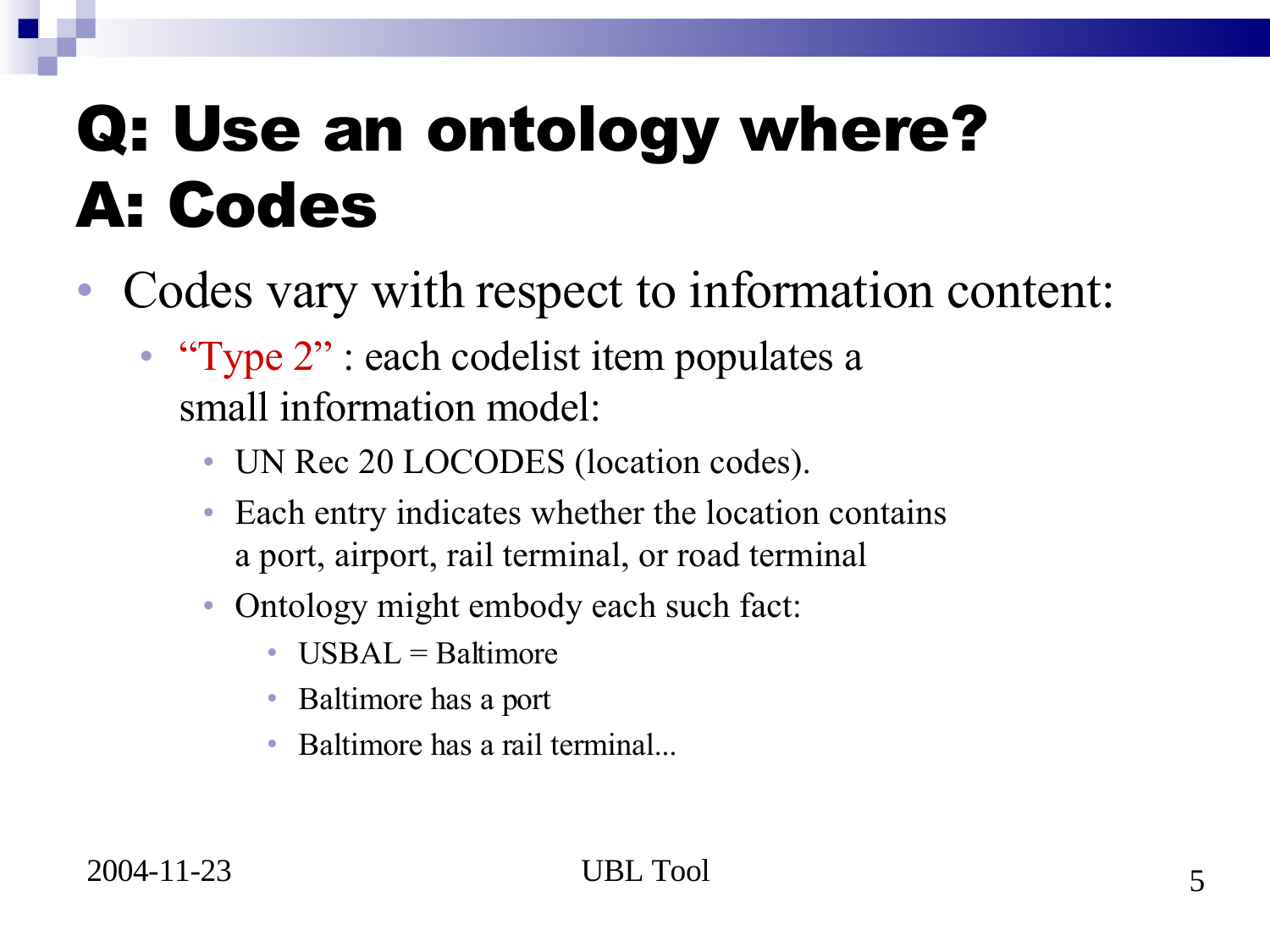# Q: Use an ontology where? A: Codes

- Codes vary with respect to information content:
	- "Type  $3$ ": like Type 1 (identifier = term) but the term has significant meaning in business transactions:
		- Incoterms 2000 (ICC trade terms: FOB, EXW...)
		- Each entry concerns particular obligations, risks and logistical concerns on part of buyer and seller
		- Ontology might embody each such fact:
			- FOB = "Free On Board"
			- Buyer responsible for nominating a Carrier
			- Buyer pays for Carriage, assumes Risk when "crosses ships rail"
			- Place named is a Port, not a Land Terminal
			- Buyer pays import/export duties...

#### UBL Tool 6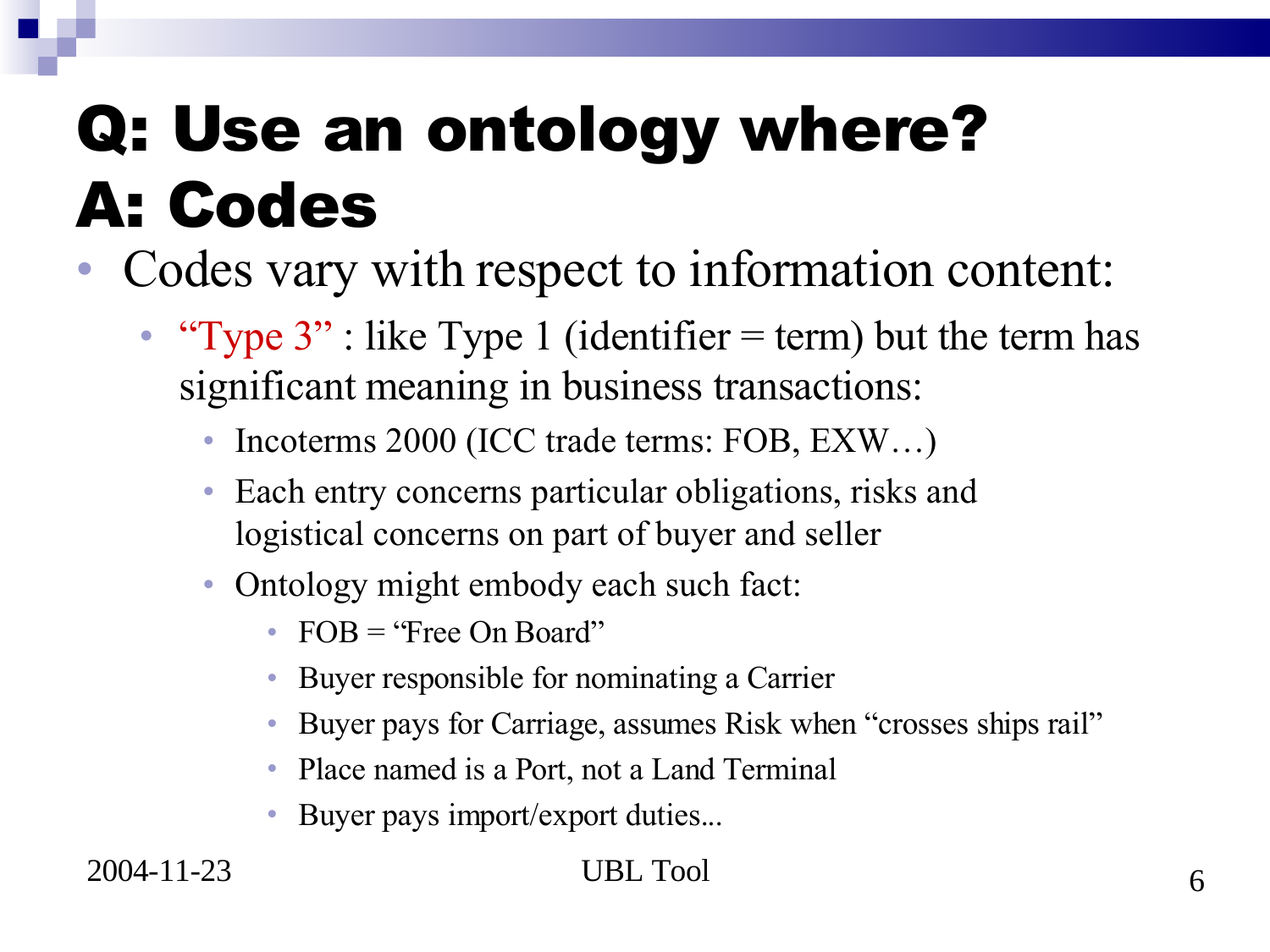# Q: Use an ontology where? A: UBL Common Components

- 100's of terms that could be described in an ontology:
	- TransportContract
		- It is a Contract
		- Contracts describe Obligations of Parties
		- It is related to the Transport of something....
	- FlashpointTemperature
		- It is a Temperature Measurement
		- It is a Property used to describe some Hazardous Materials....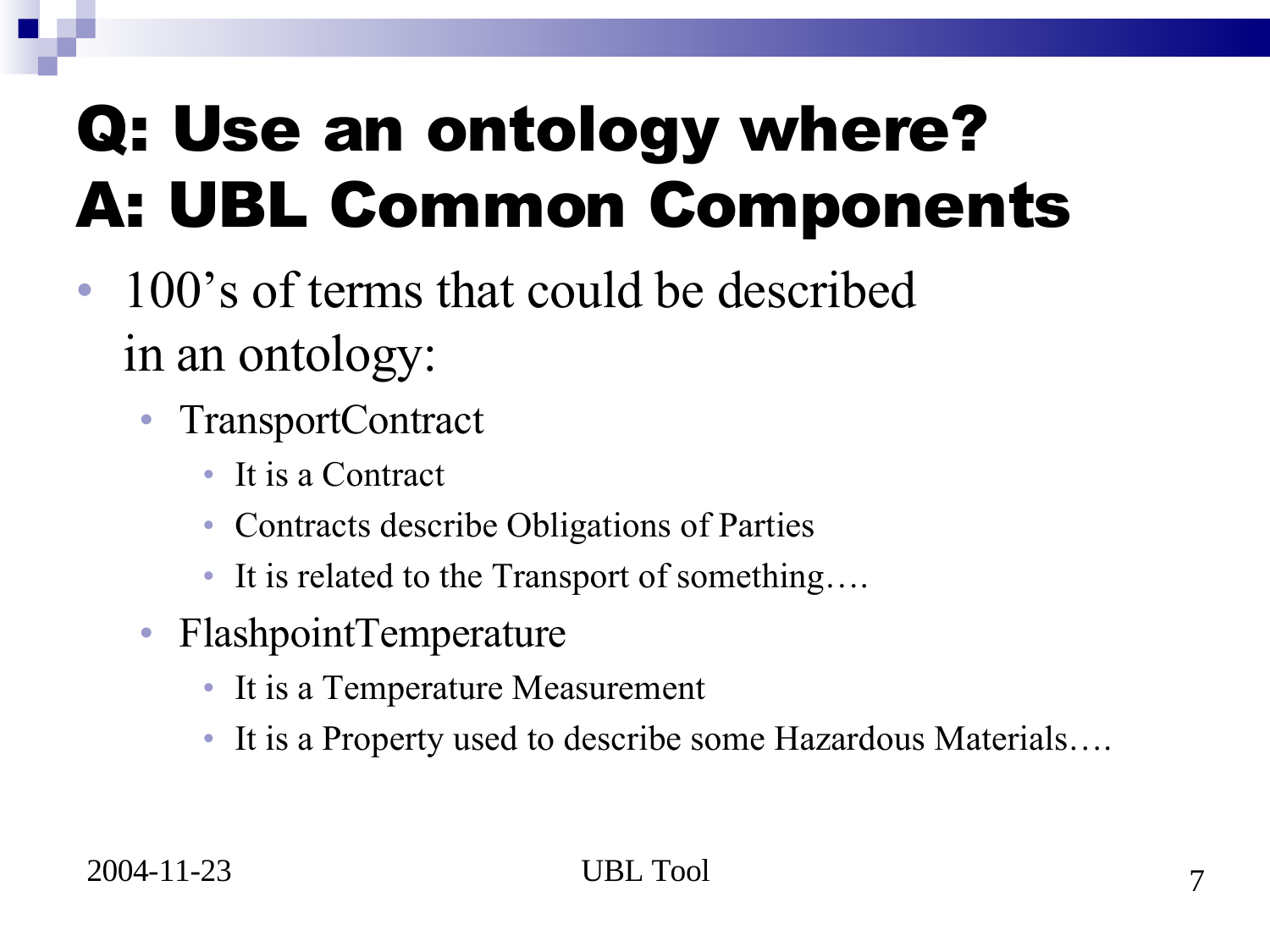# Suppose these things are in the ontology. Then what?

- Ontology-aware message assembly and validation tools
	- Assist in discriminating the meaning of business terms in the various UBL contexts
	- Assist in validating message types
	- Assist in validating message instances
	- Assist in developing transaction choreography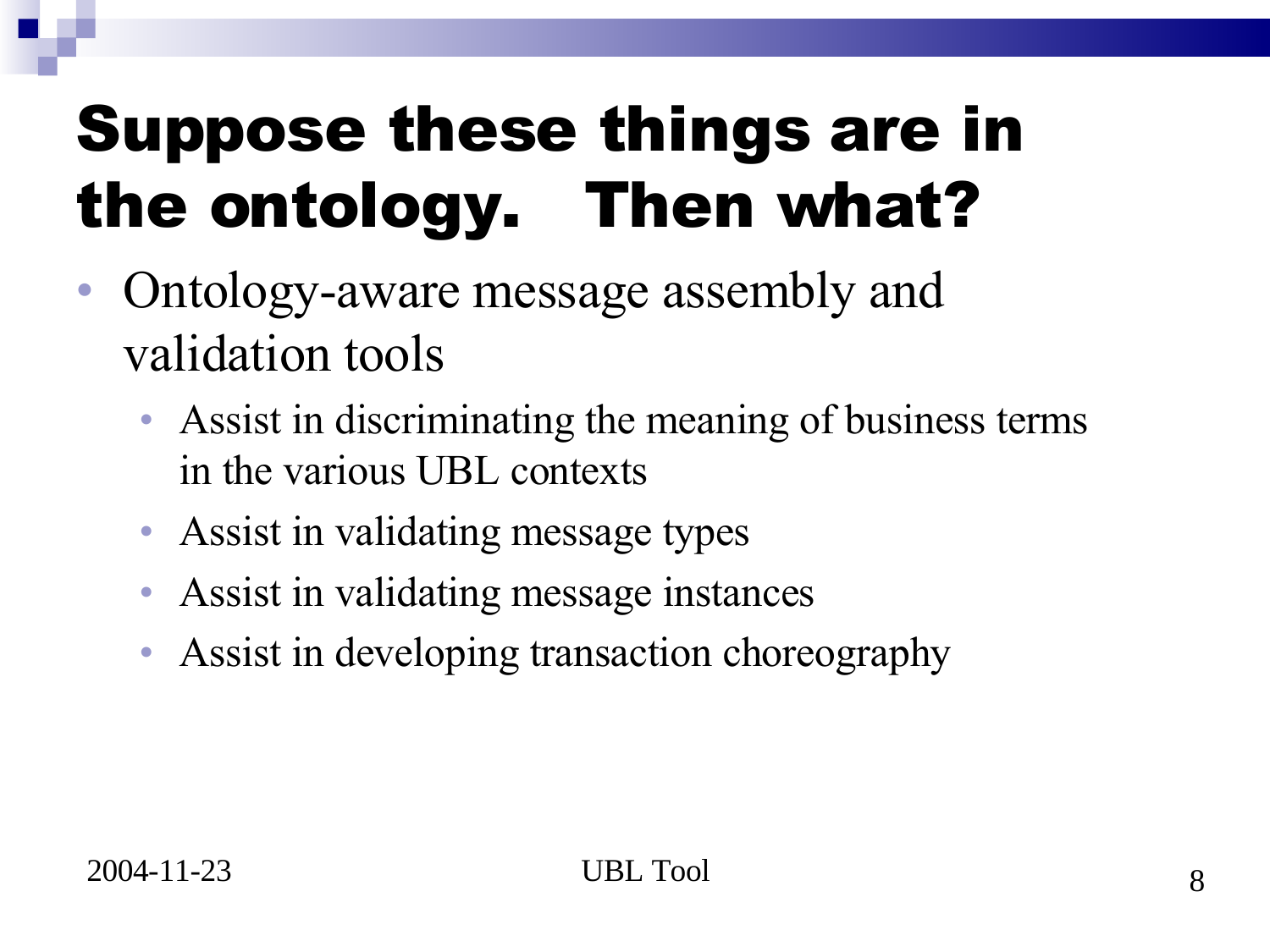# Using the ontology

• [Under construction, examples discriminating term meaning, validating message type, instance document, 2003 BPSS planning experiment.]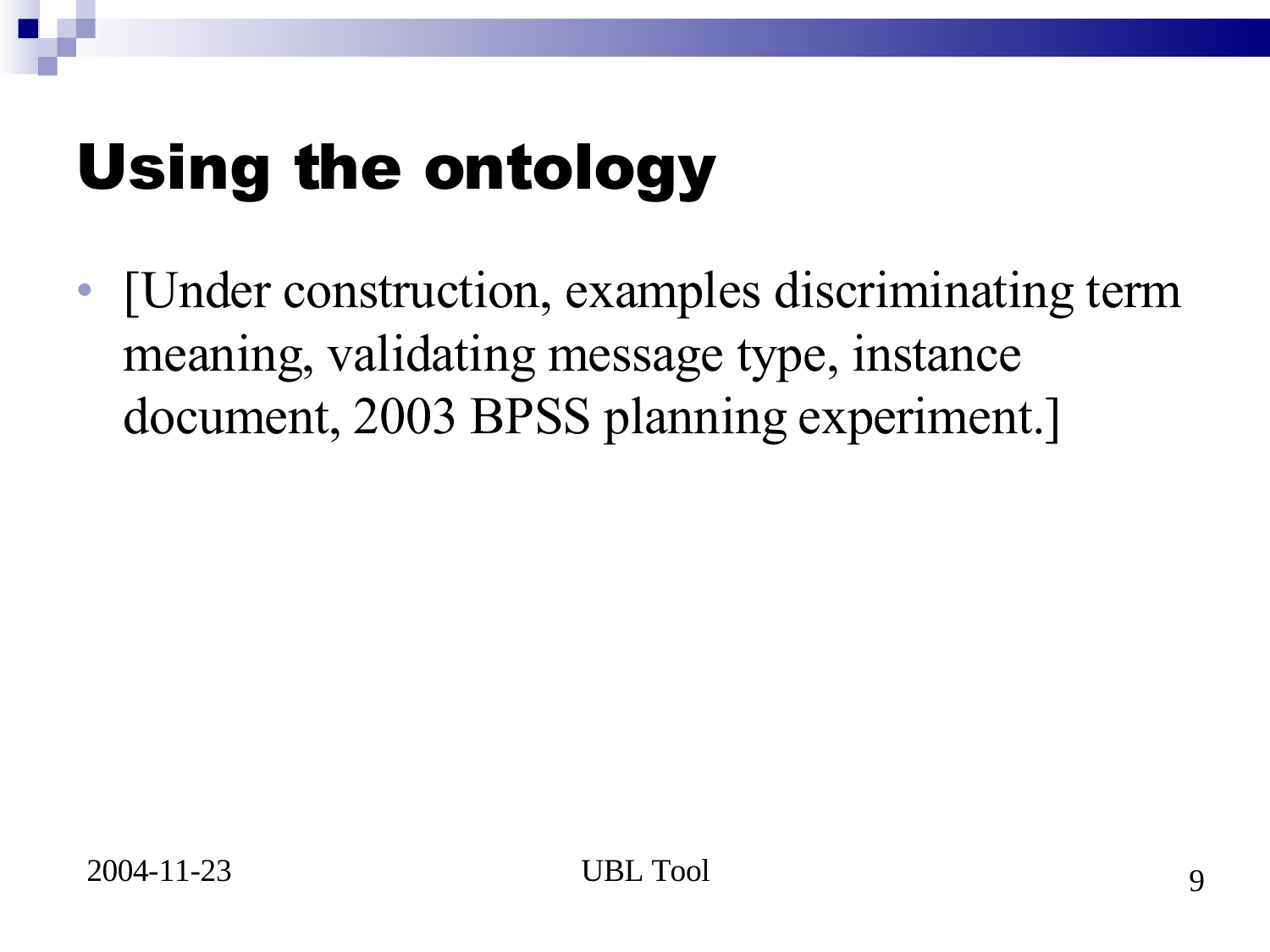#### Software tool

- One-month feasibility and development study
	- Use UBL-Order-1.0.xsd, and related Common Components
	- Use SUMO (Suggested Upper Merged Ontology)
		- Use it with Sigma (Articulate Software, Inc.)
		- Use it stand-alone too, with Vampire (also part of Sigma)
		- Model a few Incoterms and use Rec 20 Locodes
	- Use Components from 2004 AMIS Project "AMIS-1" experiment (OAGIS .xsd code).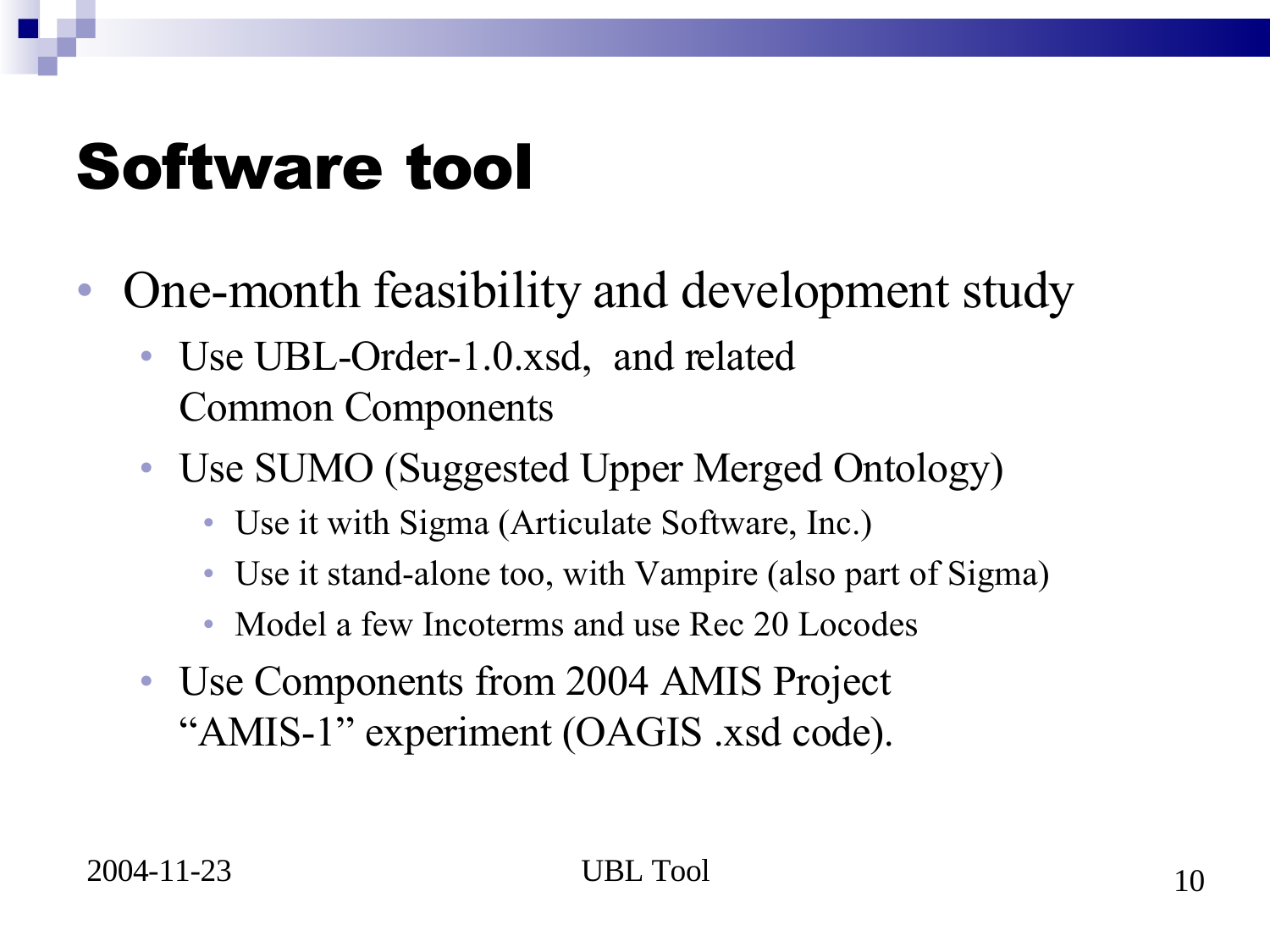- Tool ought to "speak the language" of the message designer.
	- But linking to SUMO ontology requires relating such terms to the language of SUMO.
		- Otherwise it is just another expert system-style tool (checking for this and that without regard to the bigger picture, and without ability to validate the ontology itself).
- Answer?
	- "Mediating axioms" in an interlingua
	- More work on SUMO validation

 $2004 - 11 - 23$ 

#### UBL Tool and the state of the state of the state of the state of the state of the state of the state of the state of the state of the state of the state of the state of the state of the state of the state of the state of t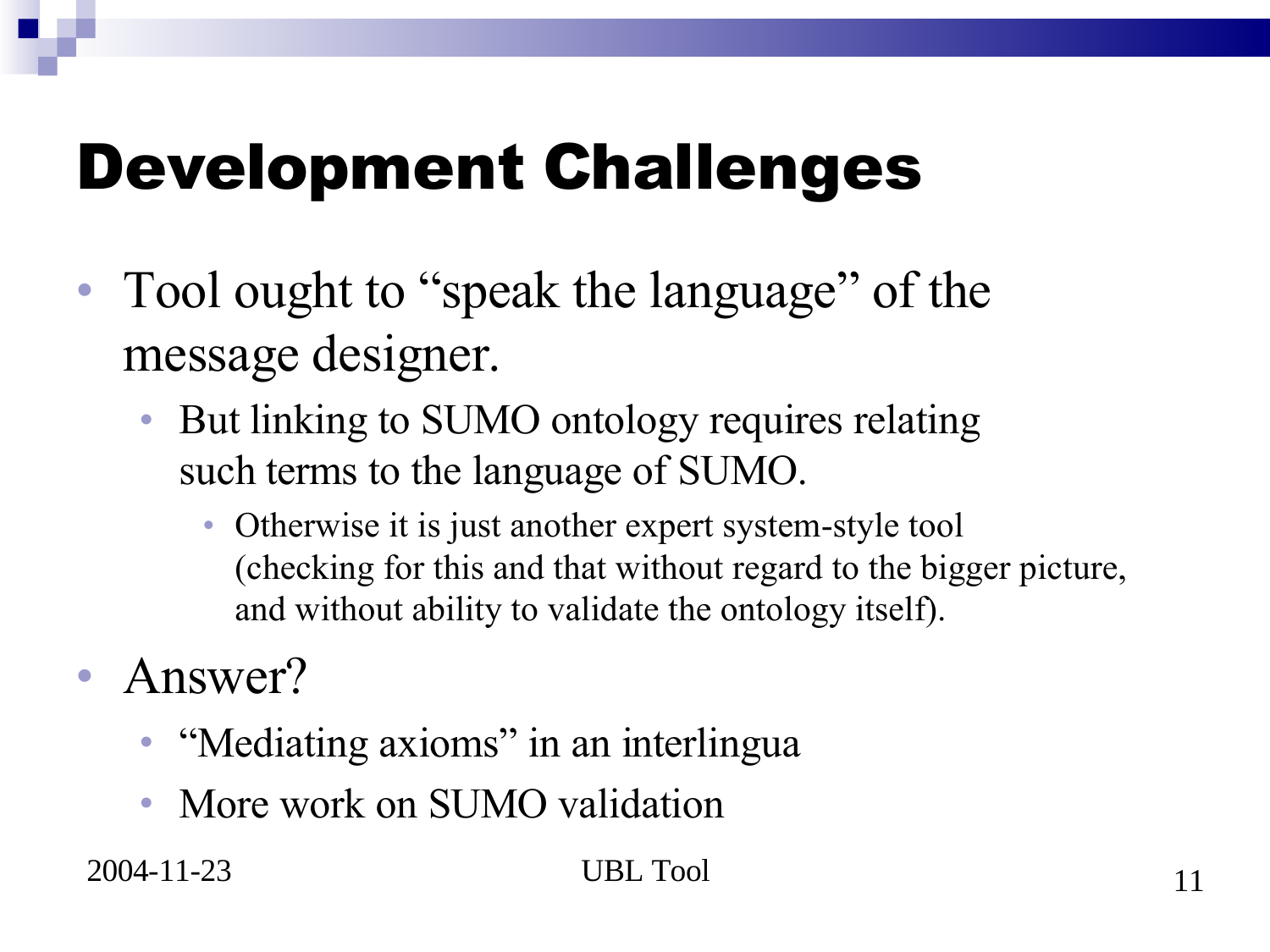- Linking items in the UBL XML Schema "Occurrence Tree" to the user's "UBL-based Axioms"
	- Unlike AMIS-1 work, no XML Linkbase.
	- Instead, use a (Schematron-like?) XML file that records the user's rule, its documentation, etc. as well as an index into the "Occurrence Tree"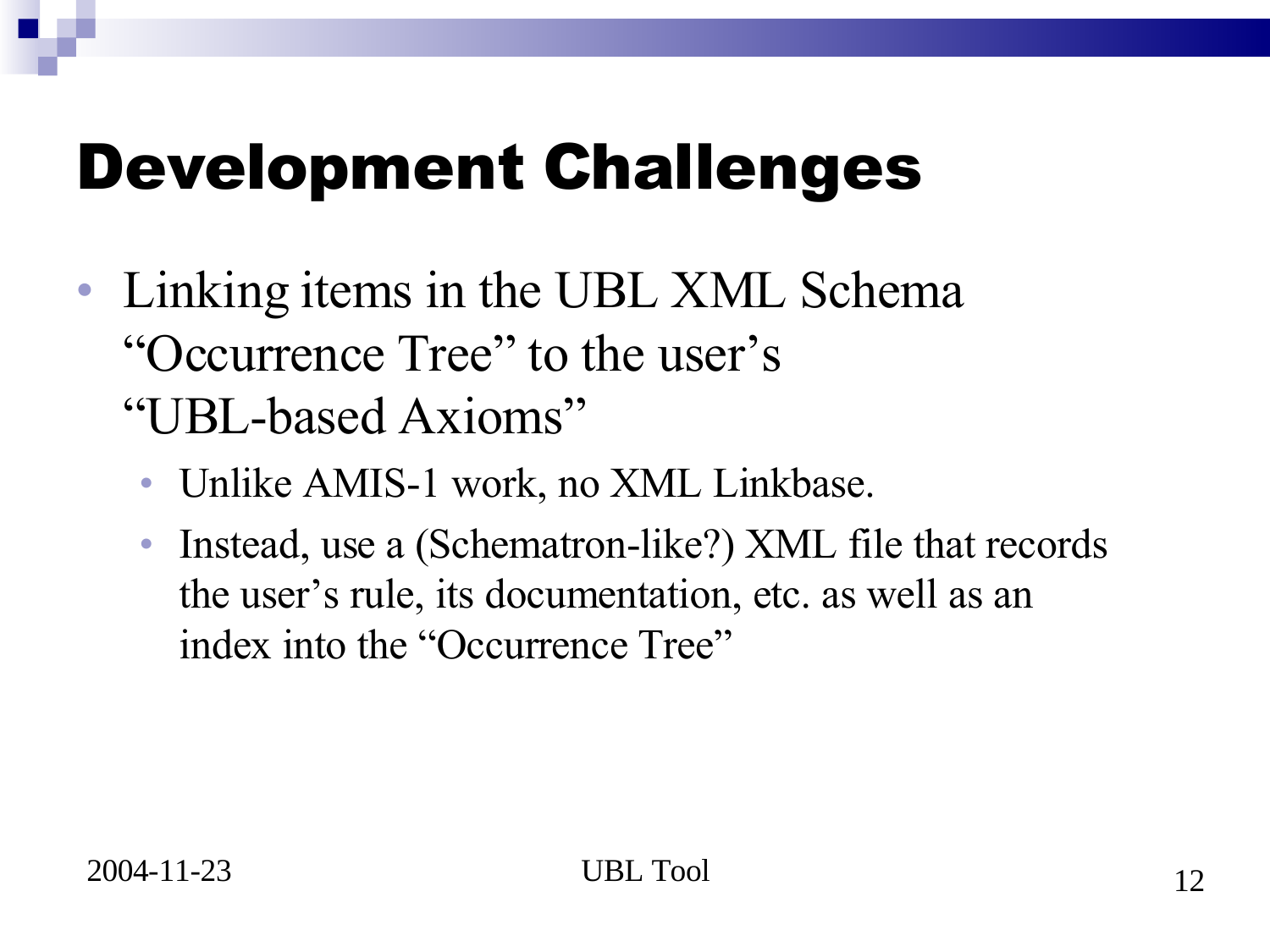#### 2004-11-23 Tool Screenshot

| <b>M</b> mMuse Version 0.1<br>$\bullet$<br>ENX                                                                                                                                                                       |
|----------------------------------------------------------------------------------------------------------------------------------------------------------------------------------------------------------------------|
| Works File                                                                                                                                                                                                           |
| <b>Validation Message Assembly Registry</b>                                                                                                                                                                          |
| <b>Documentation:</b>                                                                                                                                                                                                |
| Dictionary Entry Term: Order. Delivery Terms<br>Definition: associates the Order with the delivery terms agreed between seller and buyer with regard to!<br>the delivery of goods.<br>Cardinality: $\theta \ldots 1$ |
| ------ Type Information --------                                                                                                                                                                                     |
| <b>Element: DeliveryTerms</b><br>Namespace: (cac) urn:oasis:names:specification:ubl:schema:xsd:CommonAggregateComponents-1.0                                                                                         |
| Type: DeliveryTermsType                                                                                                                                                                                              |
|                                                                                                                                                                                                                      |
| doc-schema/UBL-Order-1.0.xsdo (XML Schema)                                                                                                                                                                           |
| <b>E QuoteDocument Reference</b><br>中 <b>E</b> Additional Document Reference                                                                                                                                         |
| <sup>#</sup> E Buyer Party                                                                                                                                                                                           |
| <sup>+</sup> E Seller Party                                                                                                                                                                                          |
| <sup>+</sup> EOriginatorParty<br><sup>+</sup> EFreightForwarderParty                                                                                                                                                 |
| 中 <b>E</b> Delivery                                                                                                                                                                                                  |
| <b>DeliveryTerms</b>                                                                                                                                                                                                 |
| 中EID<br><b>Aidentification SchemeID</b>                                                                                                                                                                              |
| <b>Midentification SchemeName</b>                                                                                                                                                                                    |
| didentificationSchemeAgencyID                                                                                                                                                                                        |
| <b>Nidentification Scheme Agency Name</b><br>didentification Scheme Version ID                                                                                                                                       |
| <b>Aidentification SchemeURI</b>                                                                                                                                                                                     |
| <b>Nidentification SchemeDataURI</b>                                                                                                                                                                                 |
| 中 <b>E</b> Relevant Location                                                                                                                                                                                         |
| $\leq$ ><br>Validate Delete Find                                                                                                                                                                                     |
| <b>Axioms:</b>                                                                                                                                                                                                       |
| $($ = $>$                                                                                                                                                                                                            |
| (and<br>(Order ?ORDER)                                                                                                                                                                                               |
| (DeliveryTerms ?ORDER ?DTERMS)                                                                                                                                                                                       |
| (DeliveryTerms.Identifier ?DTERMS FOB)                                                                                                                                                                               |
| (DeliveryTerms.Identifier-identificationSchemeID ?DTERMS incoterms2000)))                                                                                                                                            |
| (exists (?CARRIER)                                                                                                                                                                                                   |
| (FreightForwarderParty ?ORDER ?CARRIER)))                                                                                                                                                                            |
| Message: Select a Link from the `Selected Link` pulldown menu.                                                                                                                                                       |
|                                                                                                                                                                                                                      |

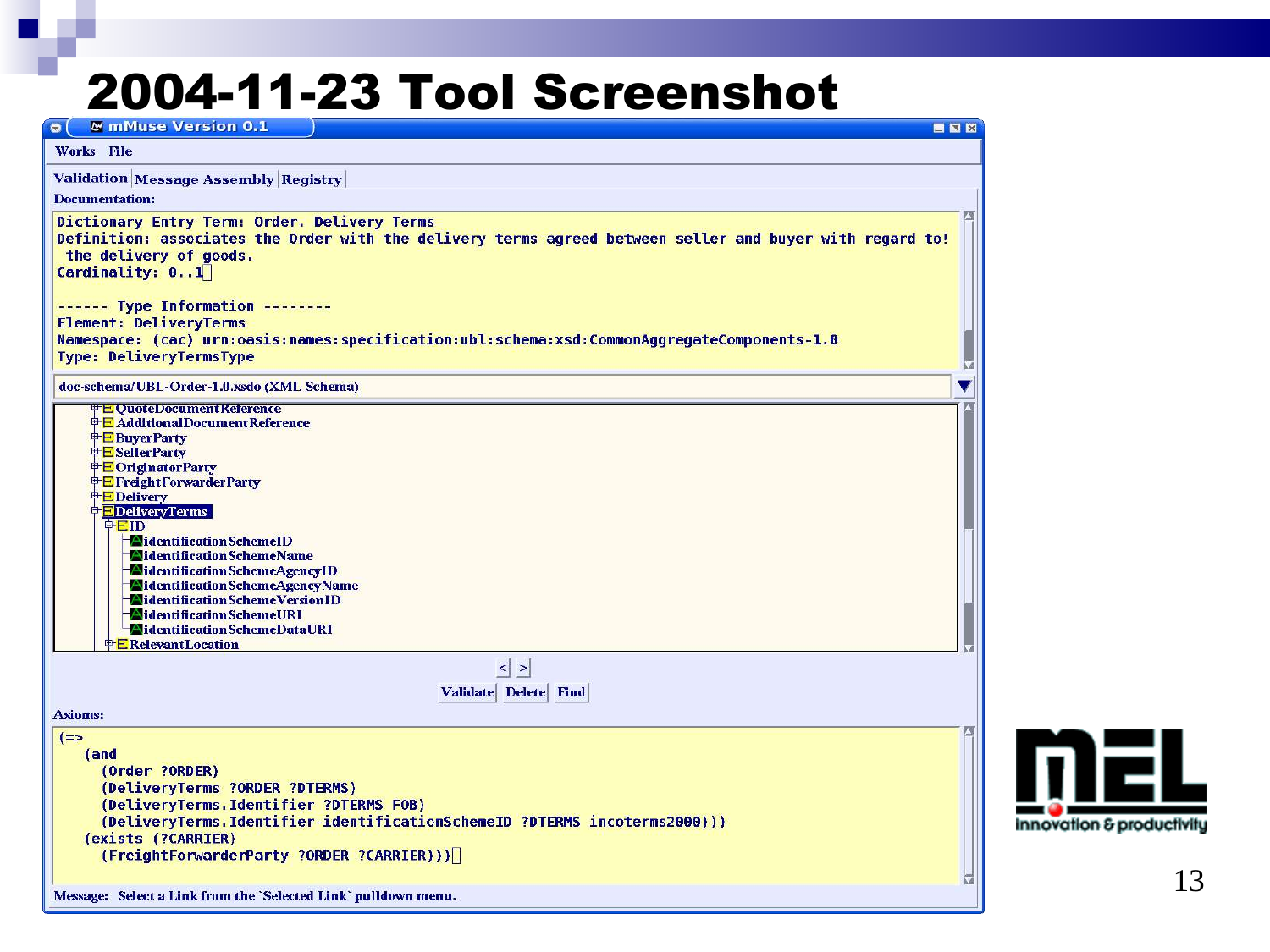#### An Incoterm, in English

Location Edit View Go Bookmarks Tools Settings Window Help

#### 企业办价 多米 十二二十 台 古 古 古 口 电 二 一 0

**E** Location: U http://www.ukrbiz.net/eng/trade/incoterms/fob/

**B** Reference **B** Modeling **B** Projects **B** Lisp **B** Ontology **B** Docs **B** Notes **B** Paper **B** Linux **B** NIST **B** News **B** Misc »

**O B D B** 

 $\mathbf{u}$ 

 $\overline{\bullet}$   $\overline{\uparrow}$ 

#### **FOB FREE ON BOARD** (... named port of shipment)

«Free on Board» means that the seller delivers when the goods pass the ship's rail at the named port of shipment. This means that the buyer has to bear all costs and risks of loss of or damage to the goods from that point. The FOB term requires the seller to clear the goods for export. This term can be used only for sea or inland waterway transport. If the parties do not intend to deliver the goods across the ship's rail, the FCA term should be used.

| THE SELLER'S OBLIGATIONS                                                                                                                                                                                                                                                                              | THE BUYER'S OBLIGATIONS                                                                                                                                                                                                                                                                                                    |
|-------------------------------------------------------------------------------------------------------------------------------------------------------------------------------------------------------------------------------------------------------------------------------------------------------|----------------------------------------------------------------------------------------------------------------------------------------------------------------------------------------------------------------------------------------------------------------------------------------------------------------------------|
| A1 Provision of goods in conformity<br>with the contract The seller must<br>provide the goods and the<br>commercial invoice, or its<br>equivalent electronic message, in<br>conformity with the contract of sale<br>and any other evidence of<br>conformity which may be required<br>by the contract. | B1 Payment of the price The buyer<br>must pay the price as provided in<br>the contract of sale.                                                                                                                                                                                                                            |
| A2 Licences, authorisations and<br>formalities The seller must obtain<br>at his own risk and expense any<br>export licence or other official<br>authorisation and carry out, where<br>applicable, all customs formalities<br>necessary for the export of the<br>goods.                                | B2 Licences, authorisations and<br>formalities The buyer must obtain at<br>his own risk and expense any<br>import licence or other official<br>authorisation and carry out, where<br>applicable, all customs formalities<br>for the import of the goods and,<br>where necessary, for their transit<br>through any country. |
| A3 Contracts of carriage and                                                                                                                                                                                                                                                                          | B3 Contracts of carriage and                                                                                                                                                                                                                                                                                               |

 $\ddot{\phantom{0}}$ 

Ÿ

 $\odot$ 

倫

ń

U

Ò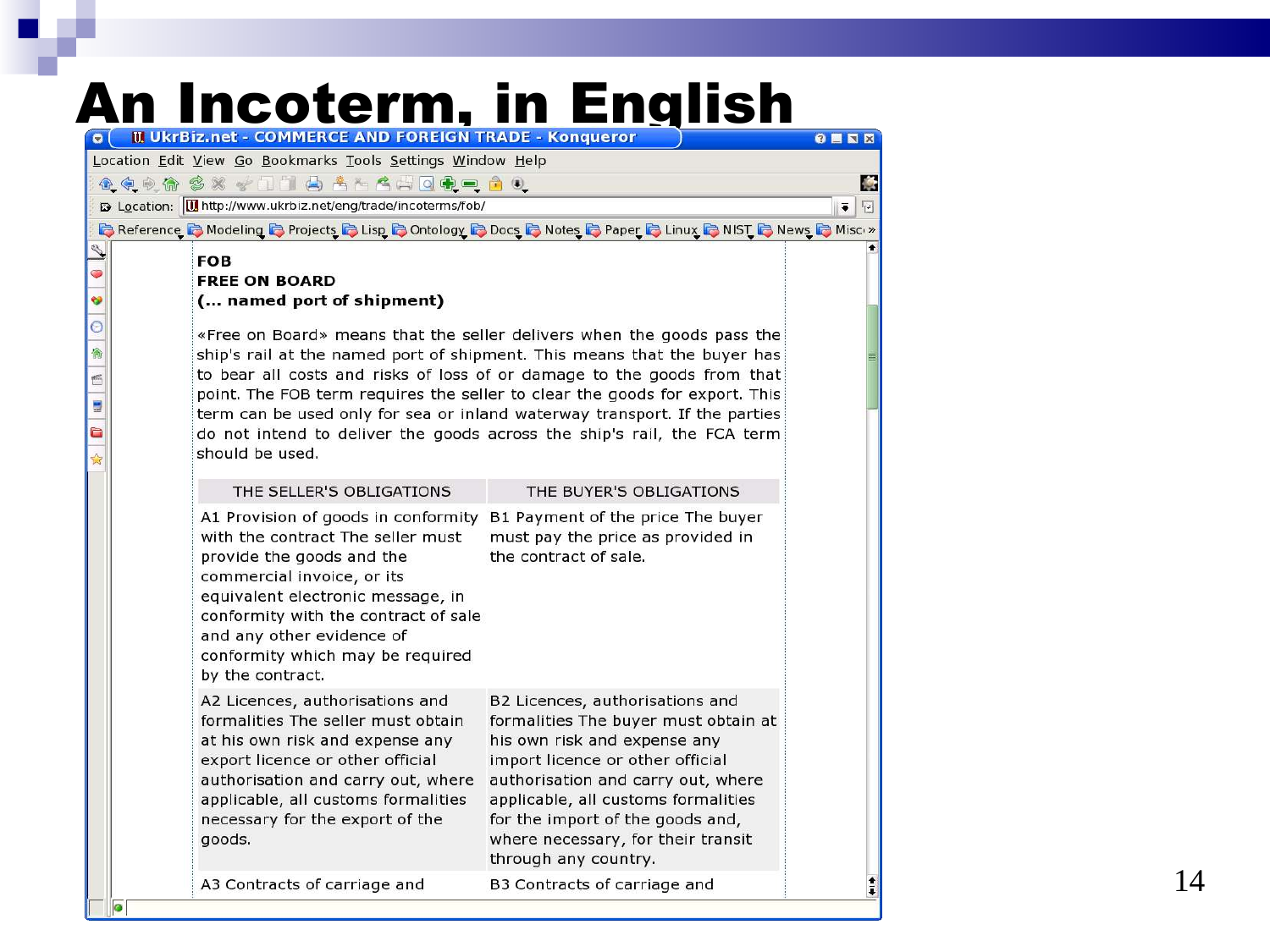#### An Incoterm axiom, in Sigma

|                                                                                                                | <b>o N</b> Knowledge base Browser - Konqueror                                                                                                                                                                                                                                                                                                                                                                                                                                                                                                                                       |                          |                                                                                                                                                                                                                                                                                                                                                    | $Q$ <b>ENE</b>          |
|----------------------------------------------------------------------------------------------------------------|-------------------------------------------------------------------------------------------------------------------------------------------------------------------------------------------------------------------------------------------------------------------------------------------------------------------------------------------------------------------------------------------------------------------------------------------------------------------------------------------------------------------------------------------------------------------------------------|--------------------------|----------------------------------------------------------------------------------------------------------------------------------------------------------------------------------------------------------------------------------------------------------------------------------------------------------------------------------------------------|-------------------------|
|                                                                                                                | Location Edit View Go Bookmarks Tools Settings Window Help                                                                                                                                                                                                                                                                                                                                                                                                                                                                                                                          |                          |                                                                                                                                                                                                                                                                                                                                                    |                         |
|                                                                                                                | 4.444 \$ % * 11 4 5 5 6 5 0 0 0 0 1 0                                                                                                                                                                                                                                                                                                                                                                                                                                                                                                                                               |                          |                                                                                                                                                                                                                                                                                                                                                    | $\overline{\mathbf{w}}$ |
|                                                                                                                | <b>B</b> Location: 1 ttp://localhost:8080/sigma/Browse.jsp?lang=en&kb=sumo2&term=FOB                                                                                                                                                                                                                                                                                                                                                                                                                                                                                                |                          |                                                                                                                                                                                                                                                                                                                                                    | ▼ 回                     |
|                                                                                                                | Reference C Modeling C Projects C Lisp C Ontology C Docs C Notes C Paper C Linux C NIST C News C Miscellaneous C Standards C Logic »                                                                                                                                                                                                                                                                                                                                                                                                                                                |                          |                                                                                                                                                                                                                                                                                                                                                    |                         |
| $\frac{1}{\sqrt{2}}$<br>$\ddot{\text{ } }$<br>$\overline{\circ}$<br>一命<br>$\overline{a}$<br>e<br>$\frac{1}{2}$ | Free On Board (named port of shipment)<br>Free on Board means that the seller delivers when<br>the goods pass the ship's rail at the named port of<br>shipment. This means that the buyer has to bear<br>all costs and risks of loss of or damage to the<br>goods from that point. The FOB term requires the<br>seller to clear the goods for export. This term can<br>be used only for sea or inland waterway transport.<br>If the parties do not intend to deliver the goods<br>across the ship's rail, the FCA term should be<br>used.")<br>(instance FOB incoterms2000CodeTerm) |                          | incoterms.kif FOB is an instance of                                                                                                                                                                                                                                                                                                                |                         |
|                                                                                                                |                                                                                                                                                                                                                                                                                                                                                                                                                                                                                                                                                                                     | 67-67                    | incoterms2000CodeTerm                                                                                                                                                                                                                                                                                                                              |                         |
|                                                                                                                |                                                                                                                                                                                                                                                                                                                                                                                                                                                                                                                                                                                     |                          |                                                                                                                                                                                                                                                                                                                                                    |                         |
|                                                                                                                | antecedent                                                                                                                                                                                                                                                                                                                                                                                                                                                                                                                                                                          |                          |                                                                                                                                                                                                                                                                                                                                                    |                         |
|                                                                                                                |                                                                                                                                                                                                                                                                                                                                                                                                                                                                                                                                                                                     |                          |                                                                                                                                                                                                                                                                                                                                                    |                         |
|                                                                                                                | $(=>$<br>(and<br>(buyer ?BUYING ?BUYER)<br>(seller ?SELLING ?SELLER)<br>(subProcess ?BUYING ?PURCHASE)<br>(subProcess ?SELLING ?PURCHASE)<br>(instance ?PURCHASE FinancialTransaction)<br>(governingIncoterm FOB ?PURCHASE))<br>(exists (?TRANSPORT ?PORT)<br>(instance ?TRANSPORT Transportation)<br>(origin ?TRANSPORT ?PORT)<br>(instance ?PORT Port)))                                                                                                                                                                                                                          | incoterms.kif<br>357-368 | • if buyer ?BUYING ?BUYER and seller<br>?SELLING ?SELLER and ?BUYING is a<br>subprocess of ?PURCHASE and<br>?SELLING is a subprocess of<br>?PURCHASE and ?PURCHASE is an<br>instance of financial transaction and<br>governingIncoterm FOB ?PURCHASE,<br>• then there exist ?TRANSPORT origins<br>at ?PORT so that ?PORT is an<br>instance of Port |                         |
|                                                                                                                |                                                                                                                                                                                                                                                                                                                                                                                                                                                                                                                                                                                     |                          |                                                                                                                                                                                                                                                                                                                                                    |                         |

i io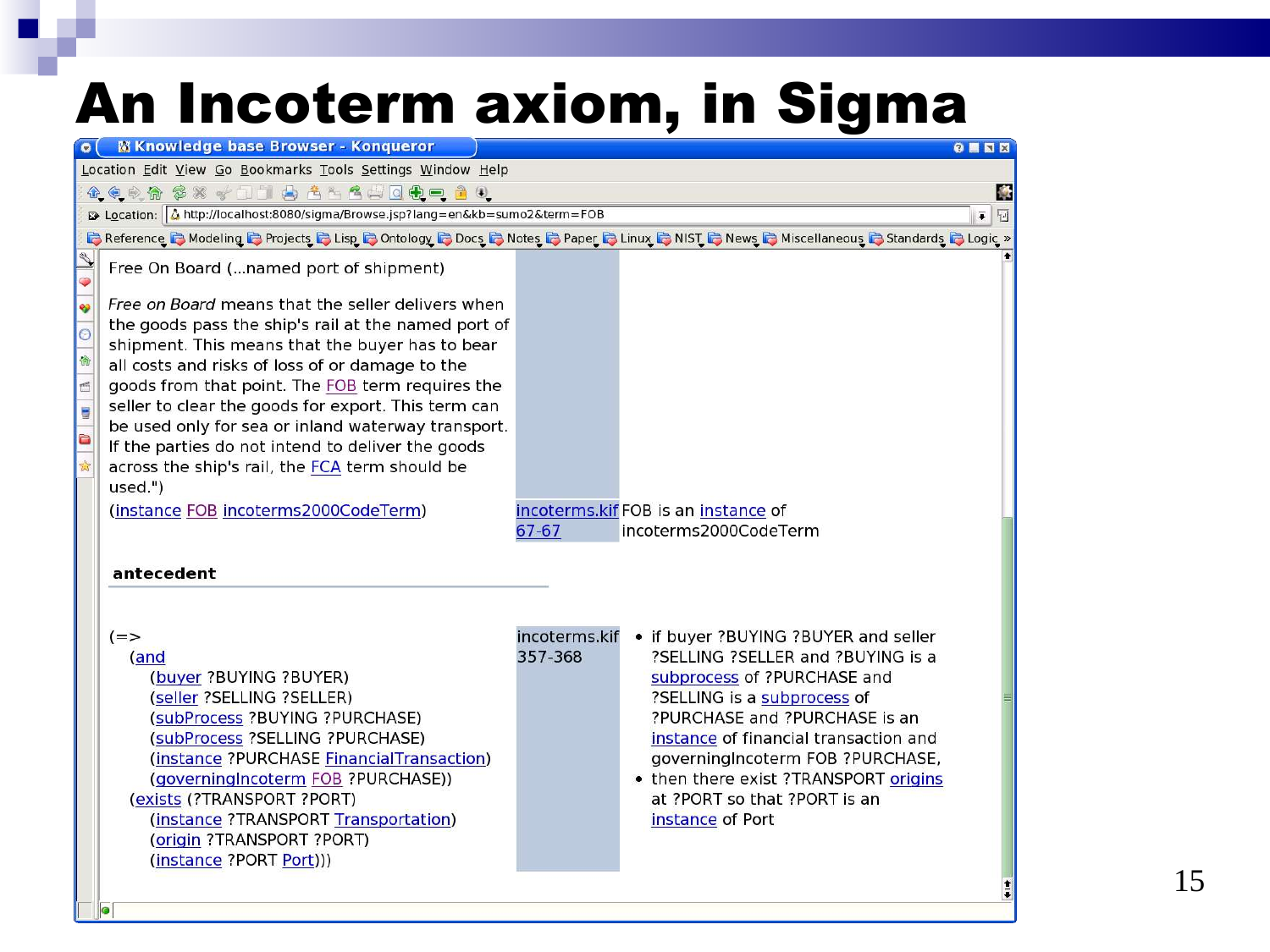- Some codes are huge
	- Rec 20 LOCODES: 40,000 entries, each requiring a few formulas in the KB
	- Ancillary tools to generate the KB instances.
	- Load parts on demand
		- I break the code up by country, still thousands in US.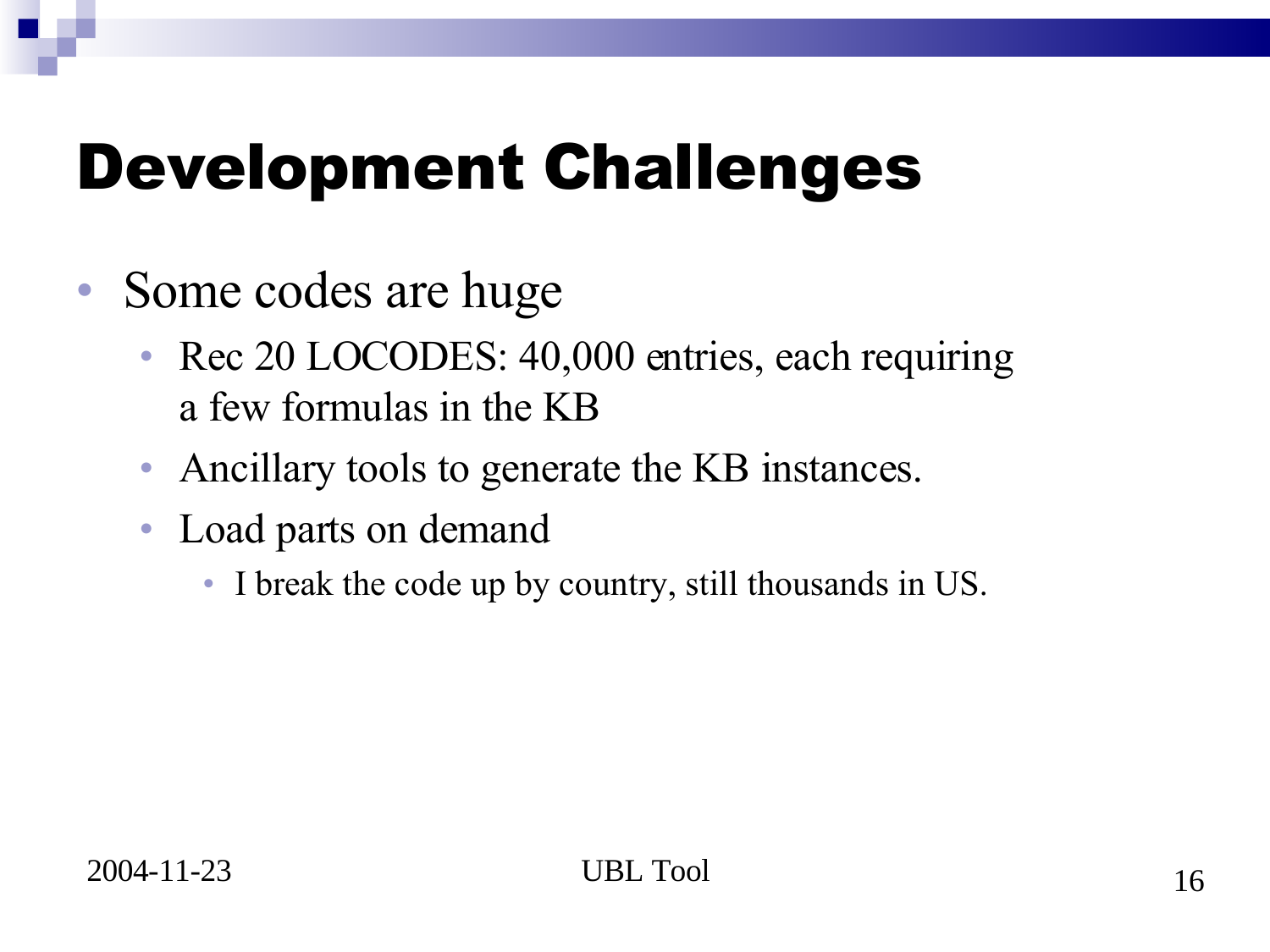- Pulling it all together:
	- How some terms used in the user's rules are known (e.g. in the screenshot, how "FOB" and "incoterms2000" are known, needs work.)
	- [Much more to be discussed as I "pull it all together."]